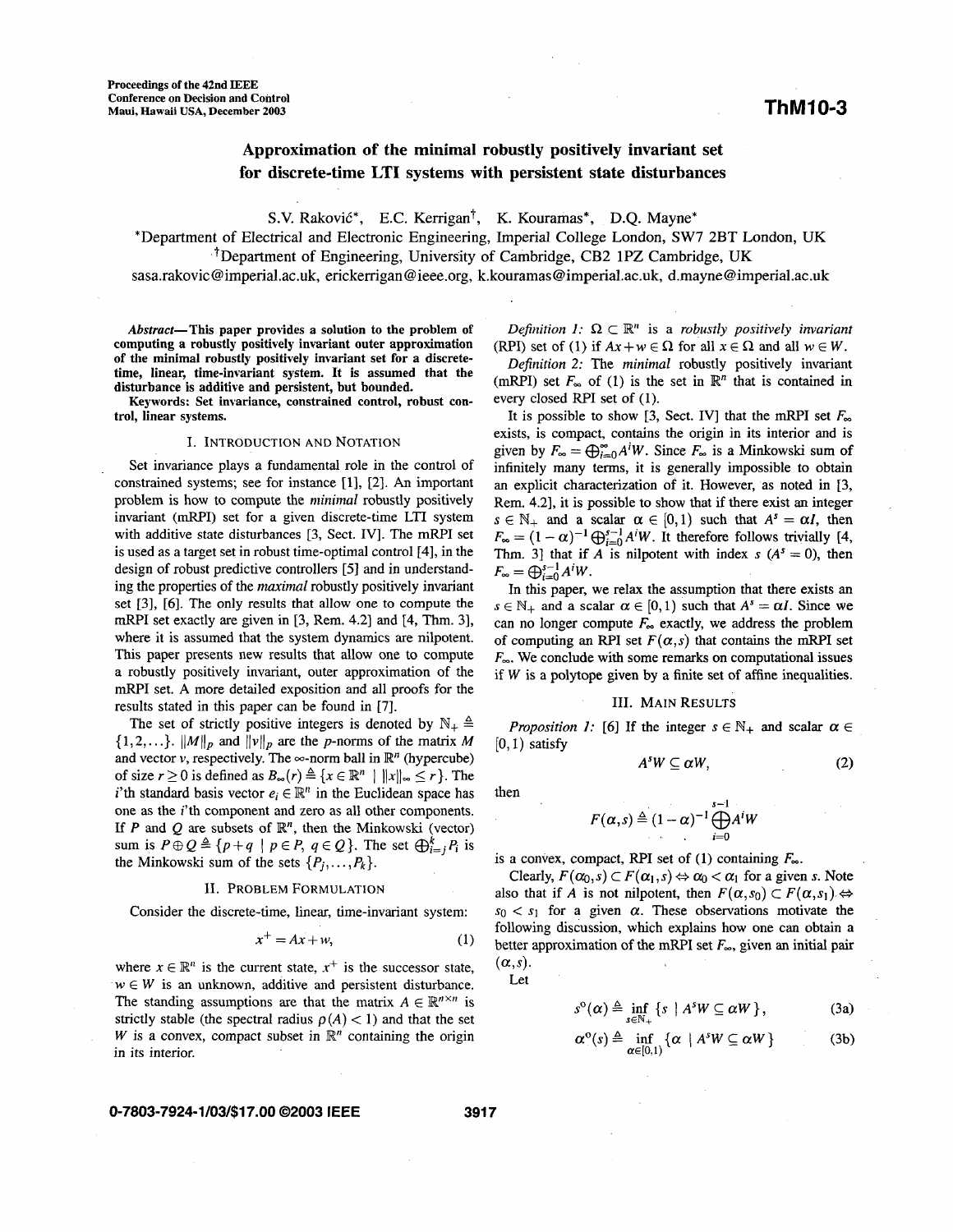be the smallest values of *s* and  $\alpha$  such that (2) holds for a given  $\alpha$  and *s*, respectively. Clearly,  $\alpha^0(s) \rightarrow 0$  as  $s \rightarrow \infty$ . Note that  $s^0(\alpha) \rightarrow \infty$  as  $\alpha \rightarrow 0$  if and only if A is not nilpotent. However, since *A* is strictly stable and W is a compact set containing the origin in its interior, the infimum in (3a) is guaranteed to exist and be contained in  $\mathbb{N}_+$  for any choice of  $\alpha \in (0,1)$ . The infimum in (3b) is also guaranteed to exist and be contained in  $[0, 1)$  if s is sufficiently large.

By a process of iteration, one can use the above definitions and results to compute a pair  $(\alpha, s)$  such that  $F(\alpha, s)$  is a sufficiently good RPI, outer approximation of  $F_{\infty}$ . For example, by starting with  $s = 1$ , one can increment *s* until there exists an  $\alpha \in [0,1)$  such that (2) holds. If necessary, one can increase *s* until  $F(s, \alpha^{\circ}(s))$  is sufficiently small. Alternatively, one can take an initial value for  $\alpha$ , compute  $s^* \triangleq s^{\circ}(\alpha)$ , proceed to compute  $\alpha^* \triangleq \alpha^{\circ}(s^*)$  and test whether  $F(\alpha^*, s^*)$  is small enough. It is clear that this iteration results in  $F_{\infty} \subseteq F(\alpha^*, s^*) \subseteq F(\alpha, s^*) \subseteq F(\alpha, s)$ . If  $F(\alpha^*, s^*)$ is not small enough, then this procedure could be restarted by decreasing  $\alpha$ . Of course, any other iteration can be implemented until a fixed point is reached or a sufficiently small  $F(\alpha, s)$  has been obtained.

Because of the iterative nature of computing a suitable  $F(\alpha, s)$  and the fact that  $s^{\circ}(\alpha)$  may be large, it is desirable to have upper bounds on  $s^{\circ}(\alpha)$  and the volume of  $F(\alpha, s)$ that are easy to compute:

*Proposition 2:* Let  $\beta_{\text{in}} \triangleq \max_{\beta \geq 0} {\{\beta \mid B_{\infty}(\beta) \subseteq W\}}$  and  $\beta_{\text{out}} \triangleq \min_{\beta \geq 0} {\{\beta \mid W \subseteq B_{\infty}(\beta)\}.}$  Let A be diagonizable with  $A = V\Lambda V^{-1}$ , where  $\Lambda$  is a diagonal matrix of the eigenvalues of A, and  $\rho(A) \in (0,1)$ . If  $s \in \mathbb{N}_+$  and  $\alpha \in (0,1)$  satisfy

$$
s \geq \ln[\alpha\beta_{\rm in}/(\beta_{\rm out}||V||_{\infty}||V^{-1}||_{\infty})]/\ln\rho(A), \qquad (4)
$$

then  $F(\alpha, s)$  is a convex, compact, RPI set of (1) containing  $F_{\infty}$ . Furthermore, the set  $F(\alpha, s)$  is contained in the  $\infty$ -norm ball (hypercube)  $B_{\infty}(\eta)$ , where

$$
\eta \triangleq \beta_{\text{out}} \|V\|_{\infty} \|V^{-1}\|_{\infty} (1 - \rho(A)^s) / [(1 - \alpha)(1 - \rho(A))].
$$

Clearly, any s satisfying **(4)** is a (possibly conservative) upper bound for  $s^{\circ}(\alpha)$  and  $\eta$  could be used to obtain a (possibly conservative) upper bound on the size of  $F(\alpha, s)$ .

#### . Iv. COMPUTATIONAL RESULTS **IF** w IS A POLYTOPE

Before proceeding, recall that the *supporlfunction* [3] of a set  $Z \subset \mathbb{R}^m$ , evaluated at  $a \in \mathbb{R}^m$ , is  $h_Z(a) \triangleq \sup_{z \in Z} a^T z$ . Clearly, if  $Z$  is a polytope given by a finite set of affine inequalities, then  $h_Z(a)$  is finite and can be computed by solving an LP. Recall also that if  $W$  is a polytope, then testing whether *(2)* holds can be implemented by evaluating the support function of W at a finite number of points *[2],*  [3]. The set  $F(\alpha, s)$  can then be computed using standard algorithms for computing the Minkowski sum of polytopes.

This section therefore considers the case when the set  $W$ is a polytope given by  $W \triangleq \{w \in \mathbb{R}^n \mid f_i^T w \leq g_i, i \in \mathcal{I}\}\,$  where  $f_i \in \mathbb{R}^n$ ,  $g_i \in \mathbb{R}$  and  $\mathscr{I}$  is a finite index set. It is easy to show that (2) holds if and only if  $h_W((A^s)^T f_i) \leq \alpha g_i$  for all  $i \in \mathscr{I}$ . This observation implies that  $s^{\circ}(\alpha)$  and  $\alpha^{\circ}(s)$  can be computed efficiently by solving a finite number of suitablydefined LPs. For example, recall that W contains the origin **in**  its interior if and only if  $g_i > 0$  for all  $i \in \mathcal{I}$ . It then follows that  $\alpha^{0}(s) = \max_{i \in \mathcal{I}} h_{W}((A^{s})^{T}f_{i})/g_{i}$ .

In a similar fashion as above, it is also easy to check whether the set  $F(\alpha, s)$  (and hence  $F_{\infty}$ ) is contained in a given polyhedron  $X \triangleq \{x \in \mathbb{R}^n \mid c_j^T x \leq d_j, j \in \mathcal{J}\}$ , where  $c_j \in \mathbb{R}^n$ ,  $d_j \in \mathbb{R}$  and  $\mathcal{J}$  is a finite index set, *without having to compute*  $F(\alpha, s)$  *explicitly. This is because* the inclusion  $F(\alpha, s) \subseteq X$  holds if and only if  $h_{\mathscr{W}}((1 (\alpha)^{-1}[A^0 \cdots A^{s-1}]^T c_j) \le d_j$  for all  $j \in \mathcal{J}$ , where  $\mathcal{W} \triangleq W^s \triangleq 0$  $W \times \cdots \times W$ . Proceeding in a similar fashion, it is possible to show that  $\eta^o(\alpha,s) \triangleq \min_{\eta \geq 0} {\eta \mid F(\alpha,s) \subseteq B_\infty(\eta)} = \max_{i \in \{1,\dots,n\}} h_{\mathscr{W}}(\pm (1-\alpha)^{-1}[A^0 \cdots A^{s-1}]^T e_i)$  is the size of the smallest  $\infty$ -norm ball (hypercube) containing  $F(\alpha, s)$ , hence  $\eta^{\circ}(\alpha, s)$  can be computed by solving 2n LPs.

We conclude this paper by referring back to Proposition *2.*  It is easy to show [8, Prop. 2] that  $h_{B_{\infty}(\beta)}(f_i) = \beta ||f_i||_1$ , hence  $\beta_{\text{in}} = \min_{i \in \mathcal{I}} g_i / ||f_i||_1$ . Note also that one can compute  $\beta_{\text{out}}$ by solving 2n LPs, since  $\beta_{\text{out}} = \max_{i \in \{1, ..., n\}} h_w(\pm e_i)$ .

#### **V.** ACKNOWLEDGEMENTS

This research was supported by the Engineering and Physical Sciences Research Council (UK), The Royal Academy of Engineering (UK) and the Greek State Scholarship Foundation.

#### VI. REFERENCES

- [1] F. Blanchini. Set invariance in control. Automatica, 35(11):1747-1767, 1999. Survey paper.
- I21 **E.C.** Kemgan. *Robust Constmint Satisfaction: Invariant Sets and Predictive Control.* PhD thesis, University of Cambridge, 2000.
- [31 I. Kolmanovsky and E.G. Gilbert. Theory and computation of disturbance invariant sets for discrete time linear systems. *Mathematical Problems in Engineering: Theory, Methods and Applications,* 4:317-367, 1998.
- $[4]$ D.Q. Mayne and W.R. Schroeder. Robust time-optimal control of constrained linear systems. *Automatica,* 33(12):2103-2118, 1997.
- **15** I W. Langson, I. Chryssochoos, S.V. Raković, and D.Q. Mayne. Robust model predictive control using tubes. *Aufomatica.*  Accepted.
- I61 K. Kouramas. *Control* of *linear systems with state and control constraints.* PhD thesis, Imperial College London, 2002.
- [71 S.V. Raković, E.C. Kerrigan, K.I. Kouramas, and D.Q. Mayne. Approximation of the minimal robust positively invariant set for constrained discrete-time LTI systems with persistent disturbances. Technical Report EEE/C&P/SVR/8-b/2003, Imperial College London, August 2003.
- **[81**  E.C. Kemgan and J.M. Maciejowski. On robust optimization and the optimal control of constrained linear systems with bounded state disturbances. In *Proc. European Control Conference,* Cambridge, UK, September 2003.